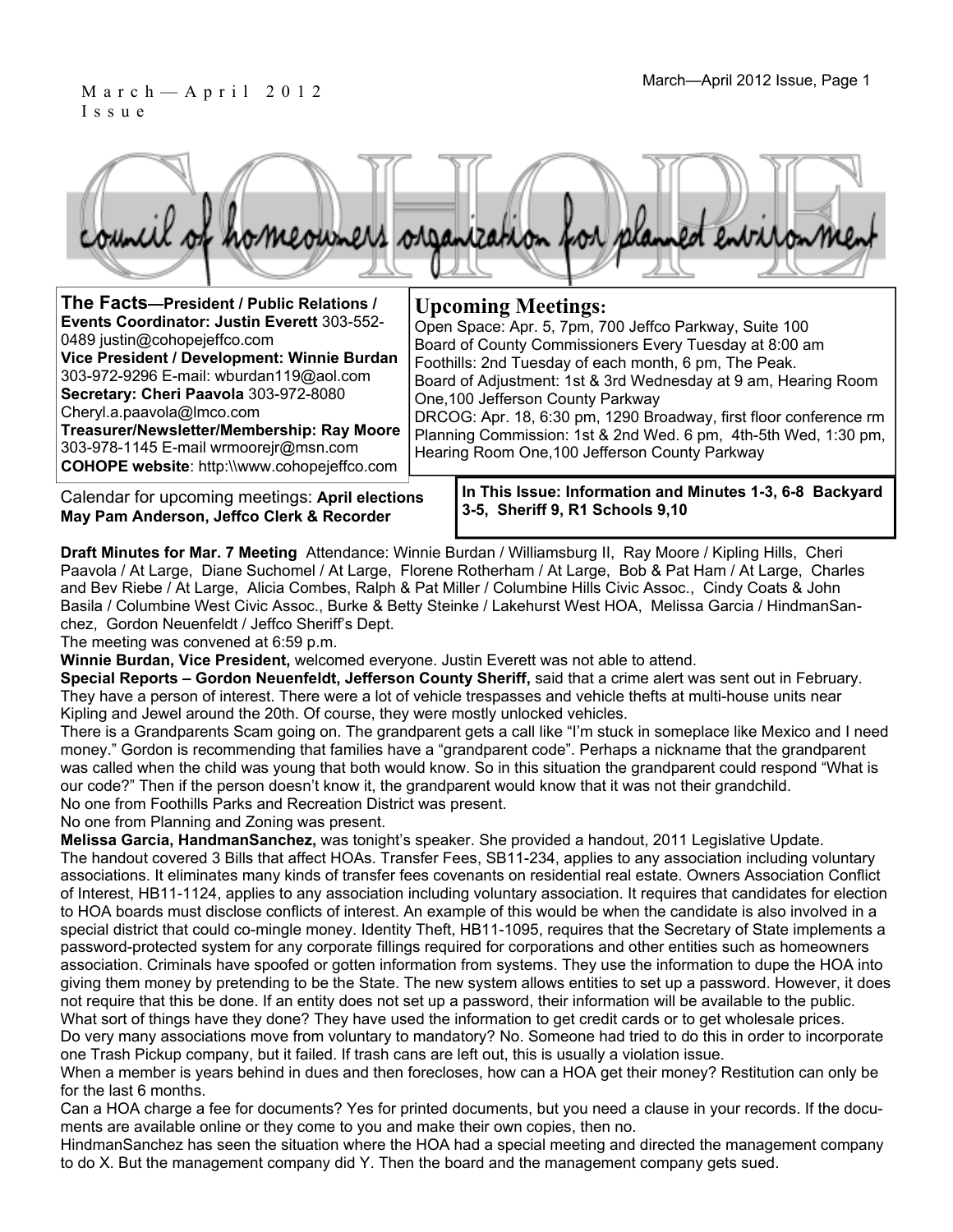An HOA has an article in their covenants that no one can park a trailer in the right of way. They called the Sheriff Department because someone was doing this. The Sheriff wouldn't do anything because the person used the trailer every day for their work. So now they are trying to enforce their covenants. The person is now charging them with harassment. Melissa suggested that they take this to the County Court. Some magistrates won't interpret this properly.

#### **Reports from Officers**

Roll Call was taken. We had 14 members present and a quorum.

**Justin Everett, President,** was not present.

**Winnie Burdan, Vice President,** said that Florene would be attending COHOPE for Williamsburg II.

We need to increase our membership. We should invite everyone who has participated in the last 10 years. We can get a current list of all the HOAs from Planning and Zoning. We need to make sure our information is correct on the Columbine Courier's website.

Winnie wants to resign as Vice President so she can run for President. She would also like Florene to become Vice President.

If you have any ideas for speakers, please email them to Florene at florene2003@yahoo.com. Some suggested Jefferson County Social Services. The Sheriff Dept. can do a well check.

Our speaker in May is Pam Anderson, Jefferson County Clerk. Elections are next month.

**Ray Moore, Treasurer,** gave the Treasurer's Report. We have \$1,802.37. He apologized that he cut off the school report in the newsletter. Our COHOPE website should be back up in the next 2 weeks.

**Cheri Paavola, Secretary,** presented the Feb. Minutes. They were approved without any changes.

**Diane Suchomel** said that our Adopt-A-Highway project will be April 21 at 8:30 a.m. Meet at the West Bowles Community Church. The back up date is the following Saturday.

FHPRD will hold an election on May 8th only for the Ward 5 director position. The two candidates for the Ward 5 board of director position are Terri Maulik and Clarence Kissler. FHPRD ran two official announcements in this week's Columbine Courier declaring Keith Sutton to be the Ward 1 director .(He was the only person who applied for the position.) Because nobody applied for the Ward 2 director position that Ward's election has been canceled. The FHPRD board of directors will vote to appoint someone to fill the Ward 2 director position.

West Metro Fire also has elections for Districts 6 and 7 in our area.

West Metro Fire's website (www.westmetrofire.org) has information about how to purchase the "File of Life" which people can complete with information on their medical history, medicine they are taking, etc. and then attach to their refrigerator or carry with them to provide responding emergency personnel with pertinent information in case of a medical emergency. Their website has other useful information about where BBQs can be safely used, smoke detectors, etc. There is a Site Development application at Bowles south of Typsy's or Circle K for a new tire store and tire service center .

There is a Self Storage on Sand on the north side between Alkire and Bowles. There is no date set yet for the hearing. According to the County's site development plan notice sign for the area along the north side of W Bowles Ave that is just east of the shopping center on the northeastern corner of S Alkire St/ W Bowles Ave the purpose is "to construct a mini warehouse facility" on lots 4A, 4B and is case 12-102691SD.

There is an application to amend the existing zoning to allow a Preschool, Bright and Early, at the West Bowles Community Church. The meeting will be on Mar. 14 at 6:00 p.m. They are already taking enrollments.

There is an application to amend the existing zoning to allow a Fast Food establishment without a drive through at Pierce and Coal Mine near the Walgreen's. The meeting is Mar. 27 at 8:00 a.m.

Belleview Place at Belleview east of Simms has asked for a rezoning. They want limited, single family changed to small retail. It will be discussed Mar. 13.

Jeffco Open Space is taking applications for their Youth Work Program. Applicants need to be age 14 - 18. It is outdoor work.

There is a rezoning hearing on Mar. 13 for Woodmar Corners. This property is on the northeast and northwest corners of Wadsworth and Coal Mine. The meeting is only to determine if the properties are eligible to be rezoned.

Winnie would like Diane to have a board position. Environmental Affairs was suggested.

**Old Business** We have not yet reserved rooms at Lilley Gulch for the June 6 and Nov. 7 meetings. The meeting on July 4 was cancelled. In Aug. is our picnic. In Dec. is our Holiday Party.

On speakers, we do not have anyone for April. Pam Anderson will be here in May. We need someone for June, Sept., Oct., and Nov.

**New Business** Everyone should check out the West Metro Fire website. They have a medical record that you can keep in your wallet and post on your refrigerator. There is an oxygen notice and helpful information on BBQ grills.

We should limit the information from Foothills minutes to only the motions. They only meet once a month now at 6:00 p.m.

#### **Announcements** None.

We adjourned at 8:52 p.m.—*Cheri Paavola, Cohope Secretary*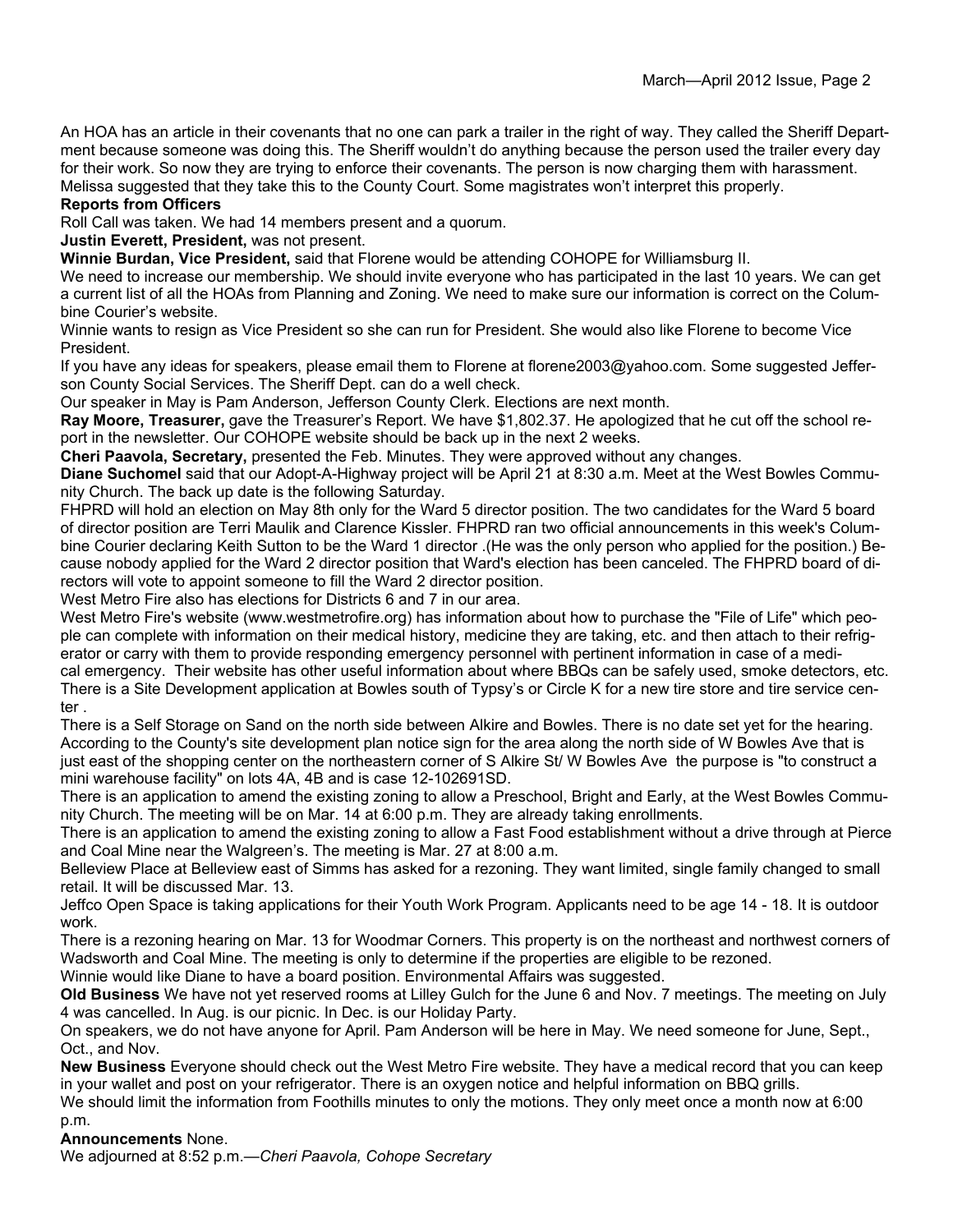# **THE BACKYARD**

### Columbine Hills News

*From* **Draft Minutes of the February 2012 Board Meeting** Meeting was called to order by President Bruce Yarish at 9:15 a.m. Four board members and two homeowners were in attendance.

New Business: Michelle Otto is looking into getting new flashing stop signs at the two 4-ways stops on Kendall Blvd. and W. Canyon Avenue. The sign at the entrance at Kendall Blvd. and S. Platte Canyon was hit by a vehicle and broken. President Bruce Yarish has made contact with the person who hit the sign.

Improvement for the Columbine Hills Park is expected to proceed sometime in the middle of June into July. Michelle Otto has been the contact person between Foothills Park and Recreation and Columbine Hills Civic Association. Foothills Park & Recreation has made contact with Columbine Hills Elementary School's principal Mrs. Kelly and art teacher Mr. Mitchell. The faculty will be asking the students for their input as to what equipment they would like installed at the playground.

Michele Otto has received information on volunteers for the day of the build. Leigh Rieder, 303-868-4081, will be the contact person to organize volunteers on that day.

The tennis courts are going away. No decision has been reached as to what to put in their place... grass, more parking, small kids play ground. The volley ball court will go away. Thoughts were expressed of a possible volleyball tournament as a final memorial to the area.

A Grand Opening could be the last week of June or July 4th. The small old playground on the trail will stay for now until parts can be bought for repairs. The old shed will be torn down. VP Bob Bruso can do a mass email to volunteers through the Columbine Hills website.

On the day of the build, Robert's deli will donate box lunches for the volunteers who work on the build day.

Board members are to meet with Colorado Lasertype to discuss some changes with the newsletter.

Suggestions have been made to change the day of the meeting from Saturday mornings to another time. Also need to have a more formal agenda format and keep the

meeting to one or one and a half-hours. Your thoughts are needed about a meeting day change. You can email suggestions to Columbine Hills Civic Association at columbinehills80128@gmail.com.

## Columbine Knolls South II REVIEW

**President's Corner** The Columbine Knolls South II HOA Board of Director's was extremely pleased to have six candidates apply for the position of newsletter carrier for our monthly publication, The Review. The candidates were Emily Crease, Cody Reynolds, Emily Tellschow, Thomas Sizemore, Matt Helmreich and Lela Hill.

The difficult position for the Board was that all the candidates came so well prepared and were so convincing with their presentations that we wanted to hire them all! After considerable debate the Board decided to hire Cody Reynolds for the job Congratulations to Cody and we are look forward to him doing a great job.

Thanks to all the students who applied and their parents who accompanied them to the meeting and for raising such great kids!

This is a great time of the year to start that dreaded "de-cluttering" and preparefor the gigantic CKSII Community Garage Sale on June 8 and 9. Then whatever does not sell you can get rid of at the large item pick up on June 16. That sounds like a win - win to me!

Both Debbie Opperman and Bob Haberkorn will be getting their subcommittees together to plan for 2012.

Debbie will work with the Monument Landscape Committee and Jefferson County to complete the landscape at Yukon and Chatfield and Bob Haberkorn will work with the Social Committee to plan the summer picnic and winter hayride. The Board discussed starting a Welcome Committee to welcome new residents to our community.

If you are interested in volunteering for this committee please contact me or any other Board member. It should be fun and a great way to introduce new residents to our neighborhood!

Our next meeting will be April 10th and we hope to see you there.

*From* Columbine Knolls South II Homeowners Association Board Meeting Minutes – February 21, 2012

President Stephanie Haberkorn called the meeting to order 7:02 p.m. Board members Debbie Opperman, Ron Cunning, Jane Schaefer, Tom Tellschow, John Schutt and Justin Phillips were in attendance. Roger Borcherding of DARCO Property Management, along with five homeowners, attended.

NEWSLETTER CARRIER INTERVIEWS: The Board received applications from seven community members for the job of newsletter carrier for this year. Emily Crease, Cody Reynolds, Emily Tellschow, Thomas Sizemore, Matt Helmreich, Lela and Lindsey Hill appeared before the Board to share their qualifications. The Board agreed this was an outstanding group of candidates. Cody Reynolds was selected to be the carrier for this year.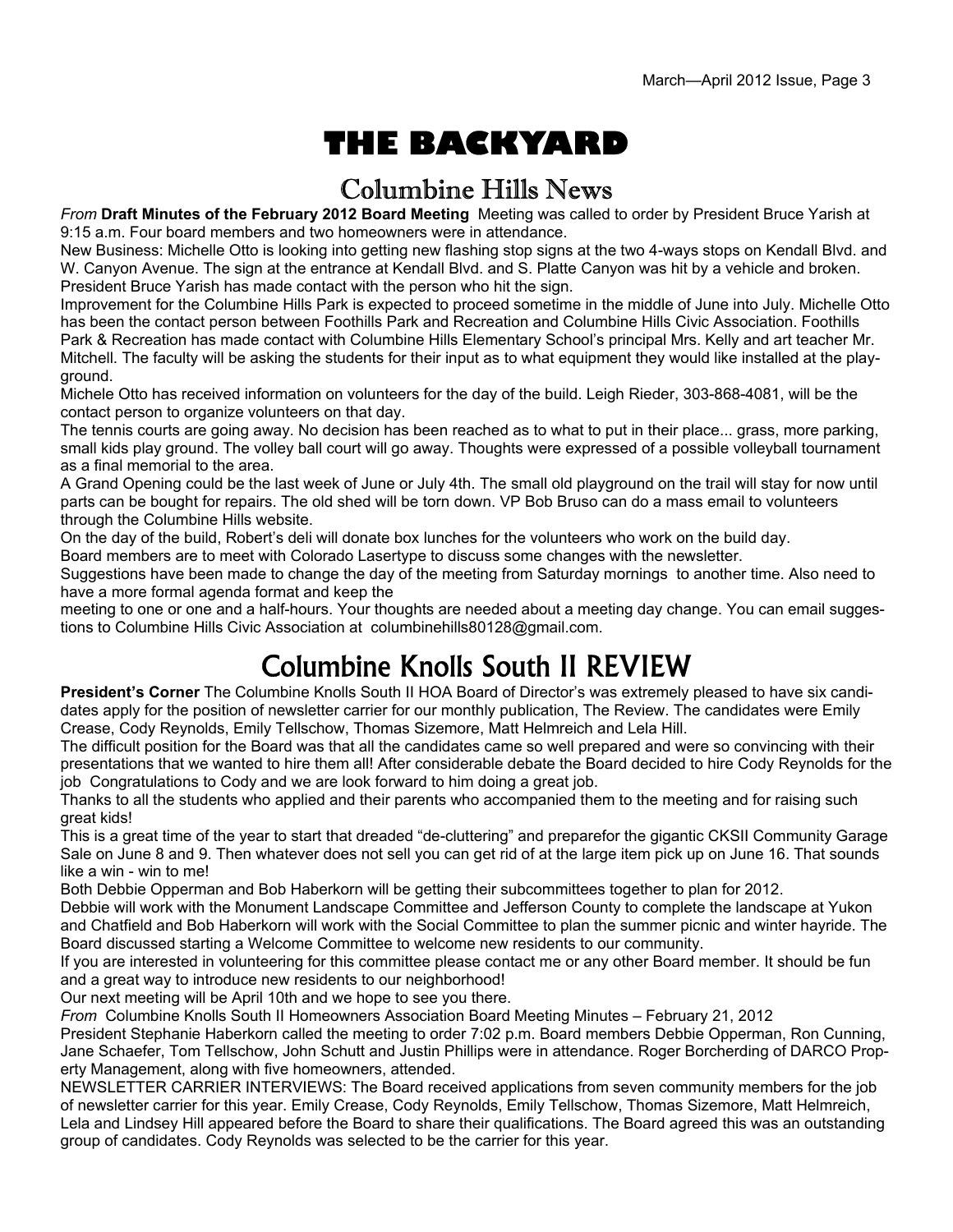A copy of the contract was signed and submitted to the Secretary.

TREASURER'S REPORT: Ron Cunning reported that the HOA currently has 275 members. Mr. Cunning also presented a breakdown of the membership by Sections in the community with an overall membership representing 51.8% of the 531 homes.

ACC REPORT: Justin Phillips reported that the committee has received two requests for new improvements and has no other outstanding requests.

MANAGEMENT REPORT: Roger Borcherding of DARCO Property Management reported that since the last board meeting in November, 16 letters were sent regarding visible trash containers and 2 were sent for failure to shovel sidewalks. He further reported that there are 6 properties currently for sale in the community with one property in foreclosure. Greg Steward continues to monitor the new properties for sale and provides the listing agent with our covenants and information package.

Discussion was held regarding the Jefferson County Court Order for the HOA to address additional costs for legal fees, towing, boat storage and any sale costs for a screening violation which has been ongoing since 2008. President Stephanie Haberkorn has been asked to sign an application with CAN Surety Bonds to satisfy this court requirement. The Board of Directors discussed this and Ms. Haberkorn was directed to sign the document as part of the continuing previously approved action. The document will be delivered to Annette Richmond, an attorney with Orten, Cavenaugh, Richmond and Holmes LLC (OCRH), which represents the Association, with instructions to proceed with the Jefferson County Sheriff's Office.

SIGNAGE ON CARR ST: John Schutt reported that Sign a Rama who built the original entry sign is unable to repair the sign and the estimated cost of a new sign is \$2500.00. Mr. Schutt has offered to do modifications to the sign to extend the life of the current sign.

2012 CALENDAR OF EVENTS: The Community Garage Sale will be June 8th and June 9th. The Large Item Pick-Up will be June 16th. Dates for the Hay Ride and Summer Event are pending.

MEMBERSHIP INCENTIVE PROGRAM: John Schutt suggested the Board explore the option of creating incentives for homeowners to join the Association. Suggestions were made and possibilities are being researched.

NEXT MEETING DATE: The next Board of Directors meeting will be held on April 10, 2012 at 7:00 p.m. at Coronado

### *The Leawood Rapporter*

*From* **Leawood Civic Association Minutes Minutes of February 7,, 2012** The meeting started at 7:08 pm. In attendance were Richard White, Rhonda Eveleth, Laurel McFerrin-Ontiveros, Paul O'Connor, and Arnie Snyder. Richard presented the treasurer's report which included \$530 in new memberships and scholarship donations. Richard moved \$1600 from the PayPal account to the checking account. Rhonda distributed the checks for the holiday

lighting contest. The election of board members took place next with Mike Shaw remaining as LCA President, Paul O'Connor as Vice President, Richard White as Treasurer, Laurel McFerrin-Ontiveros as Secretary and Rhonda Eveleth and Nancy Bock as

Board Members.

The LCA website and membership information has been updated.

The Easter Egg Hunt was scheduled for March 31st. Rhonda will contact Debby Baker to figure out a date when she wants to get together to prepare everything.

The Spring Garage Sale was scheduled for May 18th and 19th. Laurel will look into dates for the picnic, making sure that it doesn't fall on the same dates as Western Welcome Weekend.

Arnie Snyder discussed the Columbine Community Village movement that he is organizing for the area. A public information meeting has been scheduled for March 10th in the Columbine Library community room. Arnie will put an introductory article in the Rapporter and will follow up every month with updates and additional information.

The meeting was adjourned at 8:10 pm. The next LCA meeting will take place on Tuesday, March 6 at he ReMax office. *From* **Leawood Metropolitan Recreation and Park District: Minutes of February 7, 2012** The meeting was called to order at 6:33 PM by President Kyle Sargent at the Leawood Elementary School. Board members present were: Donna Snyder, Mibby Luedecke, Charlie Campbell, and Linda Smith.

Treasurer's Report - The Treasurer's report was submitted by Donna and bills to be paid were discussed. Bills include: Denver Water, United Site Services, annual fee for Alpha Page, reimbursement for notary re-certification and notary stamp to Linda, reimbursement to petty cash, snow removal invoice and Dave's invoice.

Parks Manager Report – Charlie reported Dave's activities since Dave was not there. Due to Dave being sick on one of the heavy snow days, L&M was contacted to cleared snow. They were having a hard time finding the paths and had trouble with their equipment, so Dave told them to stop and he would take care of it as soon as he could. The snow was cleared on another day. Waste Management is now picking up trash for us since Dave was having trouble disposing of it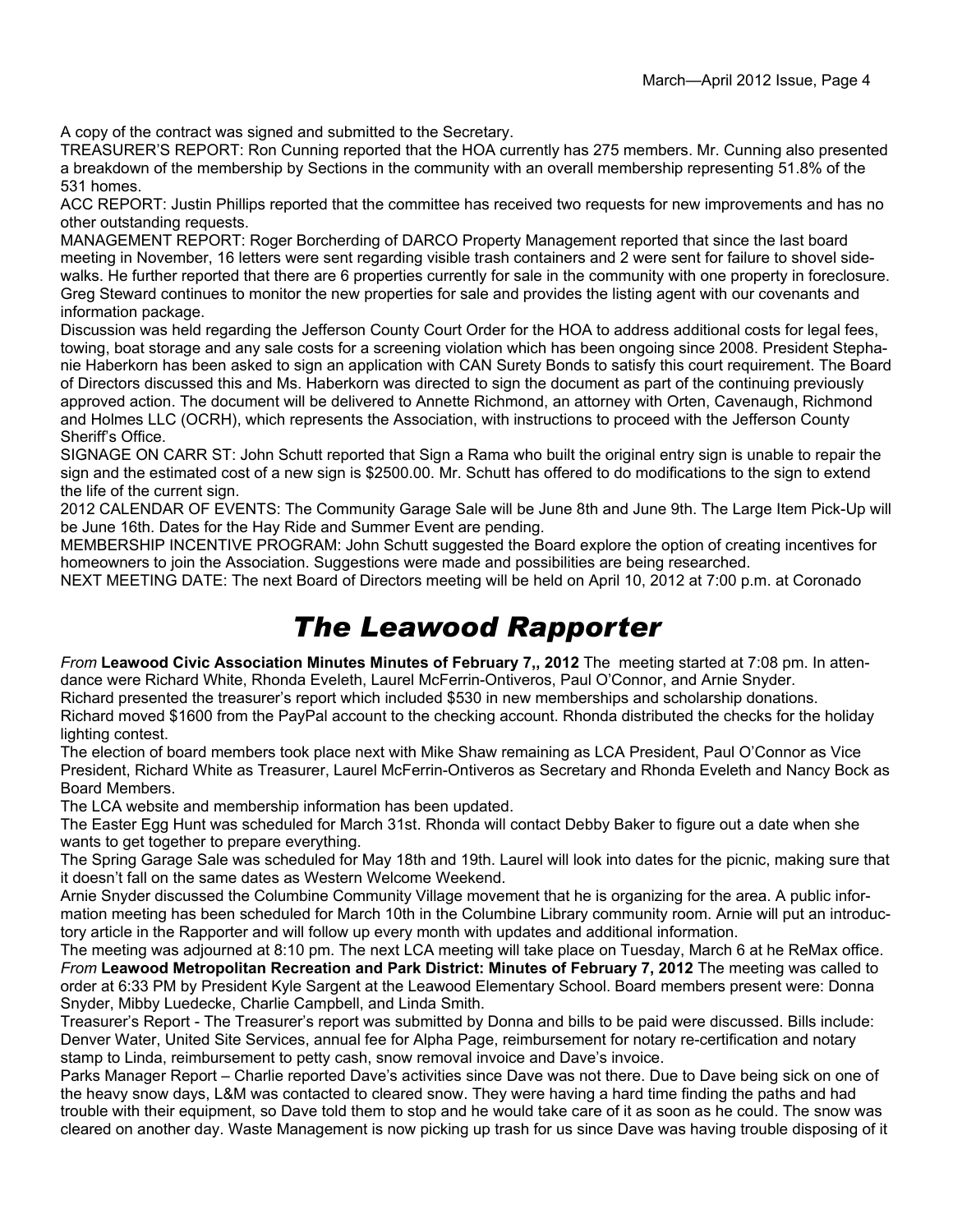per the previous agreement with Columbine High School. Dave is monitoring the work being done on the erosion project with Jeffco.

Old Business Elections discussion, resolutions – Mibby moved to adopt the resolution to have an election. Donna seconded and the motion passed. Reminder - The Special District Election for Board Members is May 8. Linda, Kyle and Donna are up for re-election and their Self-Nominations were received. Other residents who wish to be considered have until March 2 at 3:00 PM to contact Mibby for the Self-Nomination form. A Call for Nominations was published in the Columbine Courier on Wednesday, February 8.

Dutch Creek erosion project updates – The project started January 25 and is underway but inactive at the present time due to snow on the site. Edge Contracting has mobilized. Fencing is up and heavy equipment is on site. Some work has been done.

New Business South Jeffco Sports will be leasing the baseball and the YMCA will be leasing the soccer field at Leawood Park for this year. We are waiting for the signed contract and fee from South Jeffco Sports. Both South Jeffco and the District realized payment was not received for the 2011 field usage. They will send us fees for 2011 and 2012. The meeting was adjourned at 7:03 PM.

Future Meetings: Tues., April 10, 2012 - 6:30 PM, Leawood Elementary School. Wed., May 9, 2012 - 6:30 PM, Leawood Elementary School. Wed., June 13, 2012 – Place TBD. Wed., July 11, 2012 – Place TBD—*Linda T. Smith Vice President and Secretary* 

### **Westbury**

**Rebuilding Westbury Homeowners Association, Monday, March 12,** at 6:00 p.m. By John Gaudio, 303-870-1044 Please join us to determine the future of our Westbury Homeowners Association on Monday, March 12, at the home of Madonna and John Gaudio, 10154 W. Lake Drive, Littleton, CO 80127, at 6:00 p.m. The last time we tried to elect officers, well intentioned term limits in our bylaws left us with no one who was both willing and eligible to run. Our Treasurer, Ken Rappe, passed away in January of last year, and a few of us who have been involved in the association, are gathering the records and inviting our neighbors to come together and plan for the future.

As past president, I am organizing this meeting with no more authority than any of the rest of my neighbors. It is my hope that the Westbury homeowners who choose to join us, will schedule an election sometime in the next few months, and that those who are elected will then look at our bylaws, amend them to avoid a similar problem in the future, and begin the process of resurrecting our volunteer homeowners association.

There is no requirement in Westbury to join the homeowners association. It is, and has always been, voluntary. In the past, those who agreed to join paid between \$10.00 and \$20.00 per year, which was used to organize events, including fall Cleanup, Easter Egg Hunts, summer barbeques and volleyball games, community garage sales, large item trash pickups, and volunteer assistance for some of our senior neighbors. We DO NOT attempt to enforce the Westbury covenants, but do try to facilitate communication among neighbors.

We have also coordinated with other homeowners associations, provided input to the county when large construction projects were proposed, provided welcome packets for new neighbors, and created much of our own content for this newsletter. Many thanks to Colorado Lasertype, and Jim Riss, who have kept ASSOCIATION PRESS alive and well for us during this too long period of inactivity.

Many thanks also to Ken Rappe, who served us well as treasurer, neighbor, and friend, and who passed away on January 9th, 2010, after a long battle with CADASIL. We extend our condolences to his wife, Francha Menhard, family, neighbors, and friends. For details please Google Kenneth Rappe Obituary.

If you received this newsletter, you are almost certainly a resident of Westbury, and invited to join us. I hope to see many of you on Monday, March 12, 2012, at 6:00 p.m. If you're interested, please mark your calendars, and email WestburyHO@gmail.com, both to get involved in the process, and to let us know if you'll be able to join us on March 12th. Feel free to call me at 303-870-1044 with any questions you may have. Thank you.

### **WoodBourne**

Notes From The Board The February Board meeting was held on February 15, 2012. Fence replacement versus repair for the Simms fence was discussed. The Board is entertaining bids for replacement with both wood materials and vinyl materials. Prior to the March Board meeting, the Board hopes to have meetings with fence contractors so that the Board can further investigate which option would be best for the neighborhood. The Board is also looking at proposals for improving or replacing the existing playground.

The Board will be having several improvements done to the clubhouse interior over the next few months. We hope that the clubhouse will look much better in the near future.

Our next Board meeting will be March 21, 2012 at 7:00 p.m. at the Clubhouse.

Please contact Dawn Bates with Management Specialists with any questions. *— Carrie Kollar, President*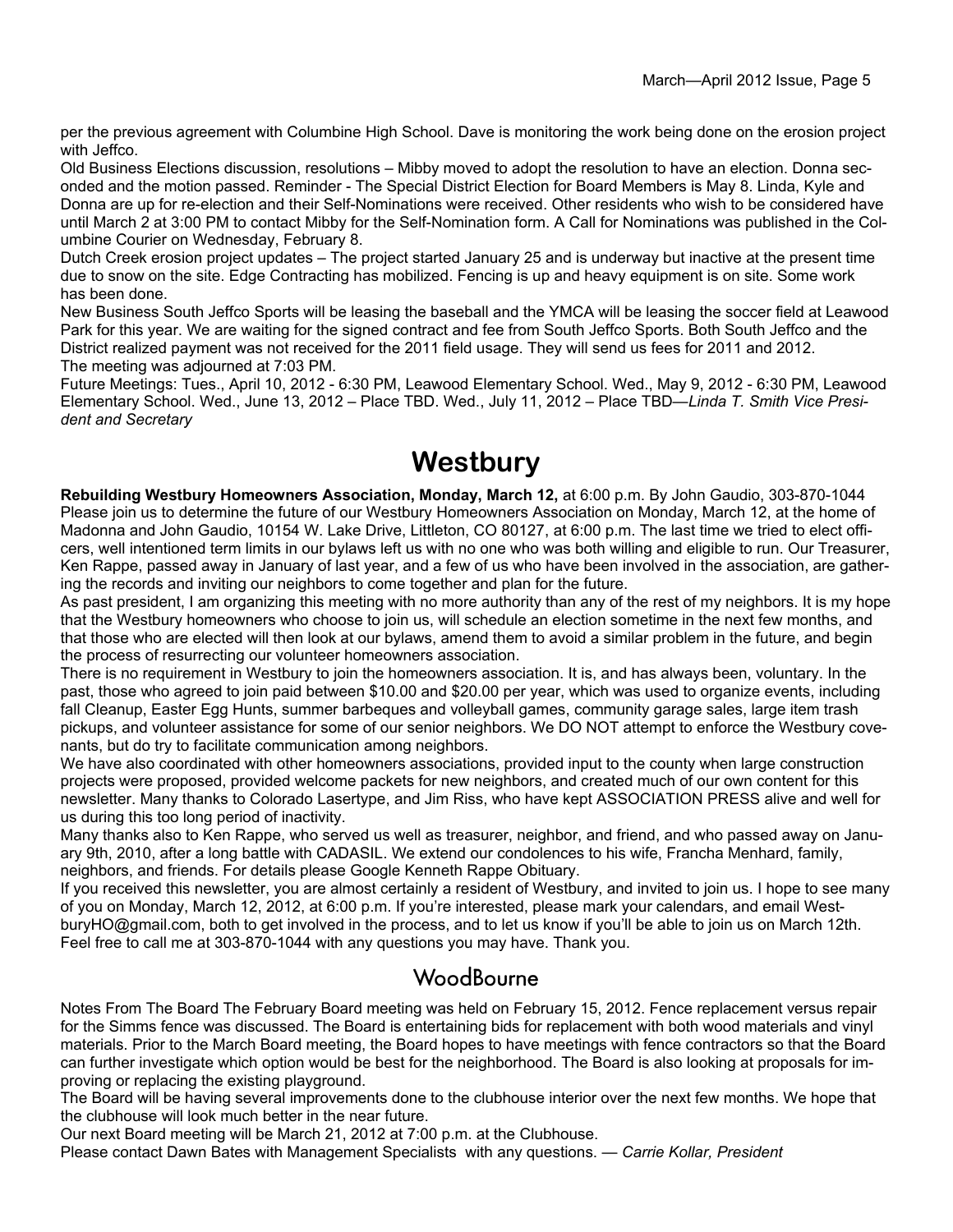| <b>COHOPE Treasury Activity: Mar 2012</b><br><b>Beginning Balance Mar 7, 2012</b><br><b>Deposits</b>      |           |               | W. R. Moore, Treasurer<br>1810.02<br>\$<br>\$ | 140.00                                                                                   |
|-----------------------------------------------------------------------------------------------------------|-----------|---------------|-----------------------------------------------|------------------------------------------------------------------------------------------|
| Dues—Paavola \$20, Suchomel \$20, Lakehurst West \$40, Ham \$20, Columbine West Civic \$40<br>Withdrawals |           |               | \$                                            | 7.65                                                                                     |
| Mar Newsletter \$7.65                                                                                     |           |               |                                               |                                                                                          |
| <b>Ending Balance April 4, 2012</b>                                                                       |           |               | 1942.37<br>\$                                 |                                                                                          |
|                                                                                                           | Jan1 Jan1 | <b>Actual</b> | <b>Budgeted</b>                               |                                                                                          |
| <b>Budget Yr</b>                                                                                          | 2012      | 2011          | 2011                                          | * Copies, Picnic Shelter, Colorado report                                                |
| <b>Income</b>                                                                                             |           |               |                                               | fee, Summerset Fee, Summerset Balloons                                                   |
| Bank Account, yr start                                                                                    | 1830.04   | 1813.22       | 1813.22                                       |                                                                                          |
| Est Dues income                                                                                           | 580.00    | 590.00        | 725.00                                        | Assumptions-Same membership as 2011,                                                     |
| Est other income                                                                                          | 30.00     | 6.00          | 0.00                                          | newsletter every month, Summerset booth<br>and picnic rental charges stay the same, Pic- |
| Total for year                                                                                            | 2440.04   | 2409.22       | 2538.22                                       | nic and Christmas party expenses stay similar.                                           |
| <b>Expenses</b>                                                                                           |           |               |                                               |                                                                                          |
| Newsletter/postage                                                                                        |           |               |                                               |                                                                                          |
| est. \$10 / month                                                                                         | 120.00    | 116.43        | 180.00                                        |                                                                                          |
| PO box                                                                                                    | 54.00     | 44.00         | 42.00                                         |                                                                                          |
| Picnic / Xmas Expenses                                                                                    | 175.00    | 171.49        | 180.00                                        |                                                                                          |
| Booth + Shelter                                                                                           | 175.00    | 175.00        | 175.00                                        |                                                                                          |
| Other*                                                                                                    | 150.00    | 72.26         | 180.00                                        |                                                                                          |
| Total for year                                                                                            | 674.00    | 579.18        | 757.00                                        |                                                                                          |
| Est $+$ / - for year<br><b>Est</b>                                                                        | $-64.00$  | 16.82         | $-32.00$                                      |                                                                                          |
| funds,<br>Jan. 2013                                                                                       | 1766.04   | 1830.04       | 1781.22                                       |                                                                                          |

### **Williamsburg II News**

*From* **Secretary's Report HOA Meeting Minutes for February 7, 2012** The meeting was called to order by Mike Eppers at 7:05 p.m. In attendance were Mike Eppers, Susan Ganz and Sharon Erickson.

Treasurer's Report: Susan Ganz, Treasurer, confirmed that the treasurer's report as published in the February newsletter is accurate. Susan reported that the following bills were paid after the newsletter was published: Xcel for January, Bill Ganz, receipts for thank you notes and stamps used to send gift cards to Block Leaders. Electrician – \$75.00 for repairs to front entrance lights Susan also reported that \$3,050 in homeowner dues have been deposited as of February 7, 2012. This represents 28% of homeowners.

Historian: According to email from Debra White all information is up to date.

Covenant Control: Mike has followed up with a letter to homeowner concerning dumpster that has been left "parked" on the street for several months. Needs to be moved as no further construction is going on at the house. Jeffco sheriff has also been notified.

Homeowner emailed the board concerning bushes on a neighbor's property that have grown over the sidewalk. This is impeding pedestrian traffic and blocking the site for on coming cars. The homeowner has been referred to Jefferson County for follow up.

Old Business: Bear Creek Ranch is sending the contract to the board for the booking of the 2012 Hayride. Date will be December 15, 2012.

Reminder to everyone that the Annual Williamsburg II Homeowner's Meeting will be on Thursday, March 15th at 7:00 p.m. The meeting will be at Sharon Erickson's house (7151 S. Lewis Street). All are welcome.

New Business: Mike has been in contact with the company that Ute Meadows Elementary used for their outdoor movie night. The company, Blaster Bouncer, is available to provide the screen set up for our HOA Movie Night this summer. Tentative date is set for July 21st.

Watch for further details as summer arrives.

The neighborhood garage sale is set for June 8th and 9th.

The meeting adjourned at 7:48 p.m.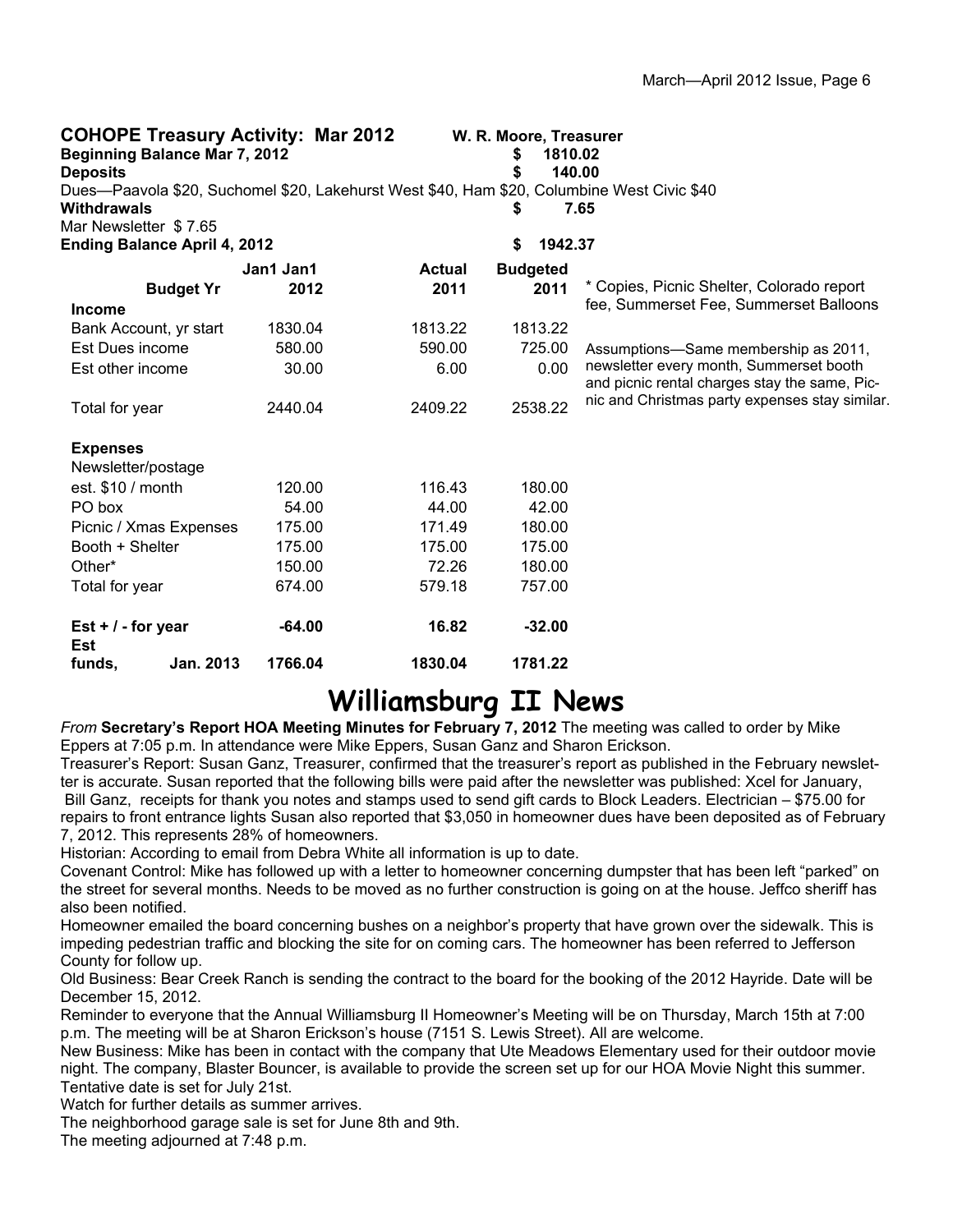**Why that protest sign is at 4600 S Kipling—** This p.m. I learned the reason behind that large protest sign at 4600 S Kipling. An assistant to Denver city Councilwoman Jeanne Faatz, of District 2, returned my call to the councilwoman's office . I was referred to Jeanne Faatz by another city council member who said he didn't think that address was in Denver, but if it was then it would be in Jeanne Faatz's district and I should contact her so I did that. (When I looked on the Denver property website it was listed as being in Denver.)

She told me that several years ago the man who owns that property applied to Denver to have it rezoned to commercial so he could develop it. Denver denied his rezoning request. She said he filed a lawsuit against the city and later withdrew the lawsuit and she said the city is currently in negotiations with him. She said they've had several other inquiries about that sign .

Apparently the wording on the sign (Denver has taken away: my life, liberty & property) is the man's way of expressing his objection to the city's denial of his rezoning application. (The city didn't take away his property.) Diane Suchomel

**Do you have questions about the allowed use of BBQs in your community?** Many people have questions about whether or not they can use their barbecues in the City of Lakewood and other parts of the West Metro Fire Protection District. West Metro is operating under the 2009 International Fire Code which establishes the laws by which fire codes are enforced.

As such, a new component includes a regulation that prohibits the use and operation of barbecues (propane, natural gas, charcoal, hibachis or any open flame cooking device) on combustible decks and balconies or within ten feet of combustible construction. (2009 International Fire Code 308.1.4 Open-flame cooking devices.)



WEST METRO FIRE PROTECTION DISTRICT

There are a few exceptions to this rule, including:

One and two family dwellings.

Buildings, balconies and decks that are protected by an automatic sprinkler system.

LP-gas cooking devices having LP-gas container with a water capacity not greater than 2.5 pounds [nominal 1 pound (0.454 kg) LP-gas capacity].

The enforcement of these regulations are making a difference. West Metro Fire Rescue was averaging about 30 fires a year that were attributed to BBQ grills. Over the past two years, West Metro averaged about two a year that were caused by BBQ grills. West Metro appreciates the efforts and cooperation in following the fire codes to help reduce the incidence of fires in our community.

There are possible consequences for violating the fire code, including a maximum fine of \$999 and/or six months in jail. The consequences could affect tenants, property managers and property owners.

From www.westmetrofire.org

**Jeffco board of health's resolution re: smoking** A couple years ago you may remember that Pat & Bob Ham and I went to a meeting at Jeffco that the County Health Dept. was holding about an anti-smoking campaign. (Bette Peterson wanted somebody from COHOPE to attend... she didn't attend the meeting. At that time Bette was concerned about the hookah business on S Simms St .) I reported back to a COHOPE meeting that I wouldn't be attending any more of that group's meetings because I didn't agree with the stipulations they wanted enacted regarding places they wanted smoking banned and I thought some of them were so very passionate about their cause that their approach would alienate people.

In Jan. this year I saw the attached resolution on the Jeffco Website. This resolution by the Jeffco Board of Health lists their goals of places to ban smoking. At the FHPRD board meeting this week Mr. Hopp's executive director's report included the following paragraph " Kate Dragoo, Colin Insley and I met with representatives from the Jefferson County Public health Department who are trying to build a Tobacco Coalition in Jefferson County that will advocate for smoke free parks and trails" .

I've also recently seen articles in the paper and on the Jeffco website about the proposed new ordinance regarding restricting places where people can smoke within the City of Lakewood... it seems to be a proposal to adopt the particular items listed in the Jeffco Board of Health resolution about smoking. Their City council hasn't voted on it yet. I think it would be a good idea to keep paying attention to the progress of this anti-smoking campaign. As far as I know Jeffco Commissioners haven't had this proposal come to them for a vote on a new ordinance yet. I believe the changes the group proposes would have a significant negative impact on people, and some businesses in our area. Diane Suchomel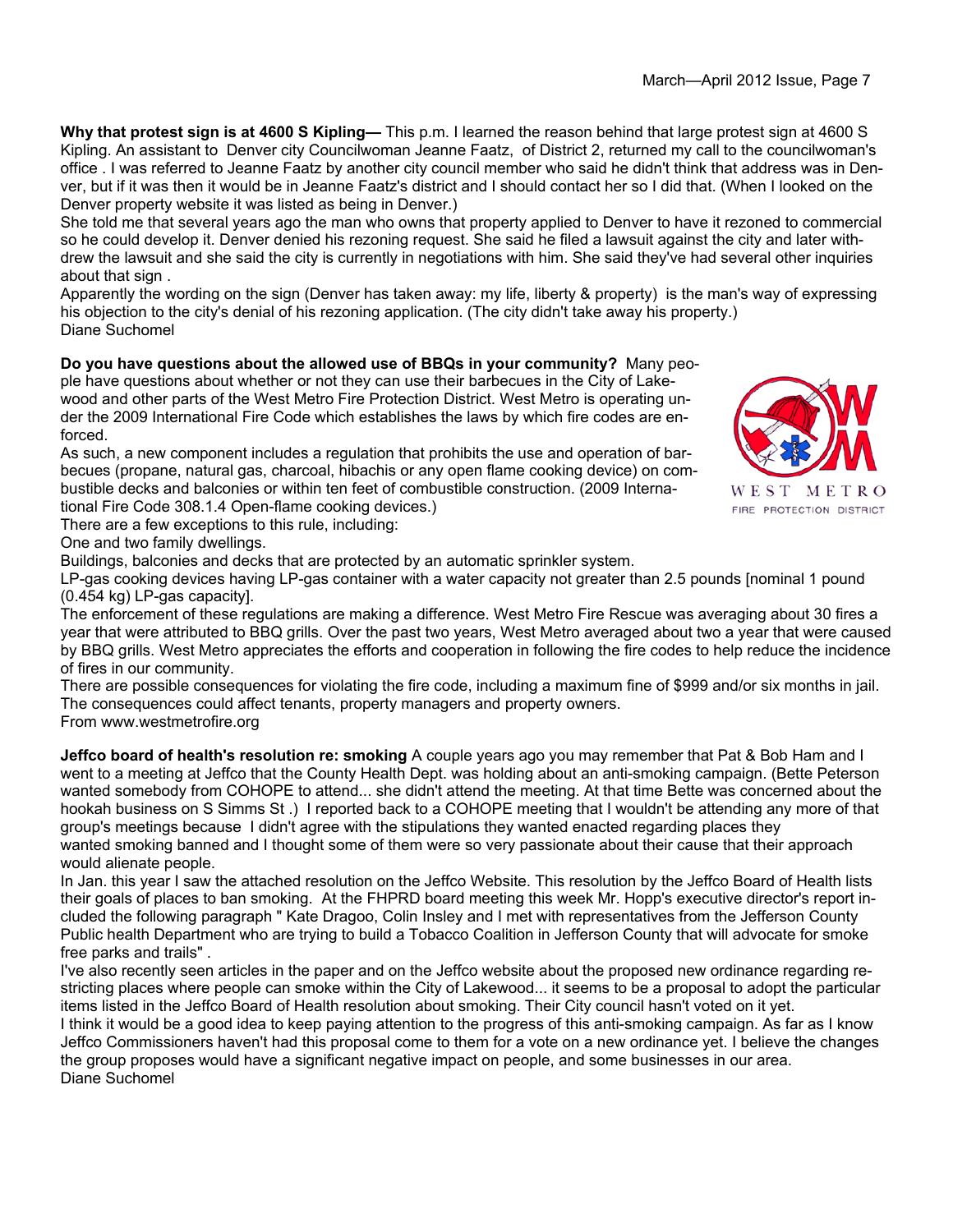I saw Jeffco Community Meeting notice signs posted on the parcel on the SE corner of W Quincy Ave/S Kipling today. Meeting is about a rezoning from PD to PD "to allow up to 250 multifamily units, commercial & retail". Meeting will be Apr. 3 from 6-7 p.m. at 7390 W Hampton Ave, Holiday Inn. Development's name is Kipling Commons. Representative: Tim Ramm, phone 949-553-4800.

This is right across W Quincy Ave from the Federal Prison and across Kipling from Harriman Lake Park. Diane Suchomel



I don't know if you've seen the new type of uncovered (unshaded) black painted metal bus benches that Big Sky started to install in this area. (This past Sunday a.m. I saw 2 Big Sky employees unloading the pieces for this one, which is now assembled .). photo attached...This is on the west side of S Wadsworth Blvd, just east of Sears at SW Plaza.

My guess is anybody who sits on them during the hot summer months will be burned because they'll be sitting on black metal that isn't shaded from the sun.

As of Jan. 1 the Jeffco commissioner voted to give this company an exclusive contract for all bus stop benches and bus stop shelters with a bench in unincorporated Jeffco. One good point is they did include a trash container next to it.

Diane Suchomel

**RTD expanding call n ride area boundary** - I've been seeing green call n ride buses along S Kipling Pkwy between W Bowles Ave and W Coal Mine Ave and new black call n ride stickers have been added to 3 RTD stops along the east side of S Kipling Pkwy in that same section of S Kipling Pkwy. According to the call n ride map RTD published in the newspaper this area is outside of their call n ride area boundary. I wrote Bruce Daly (our RTD district N representative) and he forwarded it on to RTD and they sent a response this p.m. They are expanding the South Jeffco call n ride area and told me in part "...The South Jeffco Call-n-ride is in the process of being expanded. The updated maps should be available on our website in the next few weeks..." and they sent me a preliminary copy of the map showing the new service areas. On the new preliminary map they have included the area bounded by W Bowles Ave on the north, S Kipling Pkwy on the west, W Coal Mine Ave on the south and S Wadsworth Blvd on the east. I didn't compare all of the areas on the previous map to this one to see identify other changes they will be making to the call-n-ride service area. Diane Suchomel

#### **BCC said FHPRD can apply to rezone 2 parcels**

a few items from the FHPRD board meeting tonight:

1) This a.m. the BCC unanimously voted that FHPRD's 2 parcels at Coal Mine/Wadsworth met the criteria to be eligible to apply for rezoning .(The Planning Commission previously unanimously agreed that these parcels met the criteria to be eligible to apply for rezoning.) Next step is to apply for rezoning. Followed by a Planning Commission public hearing about the rezoning application.

2) pre-application package s submitted to the County on 3/6 for the S Simms St/ Ward Street parcels

3) Tonight the FHPRD board approved a plan for sub-district B General Obligation bonds refunding... this will result in monetary savings for the property owners in that sub-district( Kipling Villas)

4) There was a meeting with a company that is apparently considering developing Fehringer Ranch property.. sounds like the potential developer wanted to meet their possible adjacent landowners. (Some years ago I went to some public meetings involving the previous potential developer -- they later dropped their plans to develop there. I don't know the name of the new potential developer.)

5) there will be an election in May for Ward 5's board of director's position Diane Suchomel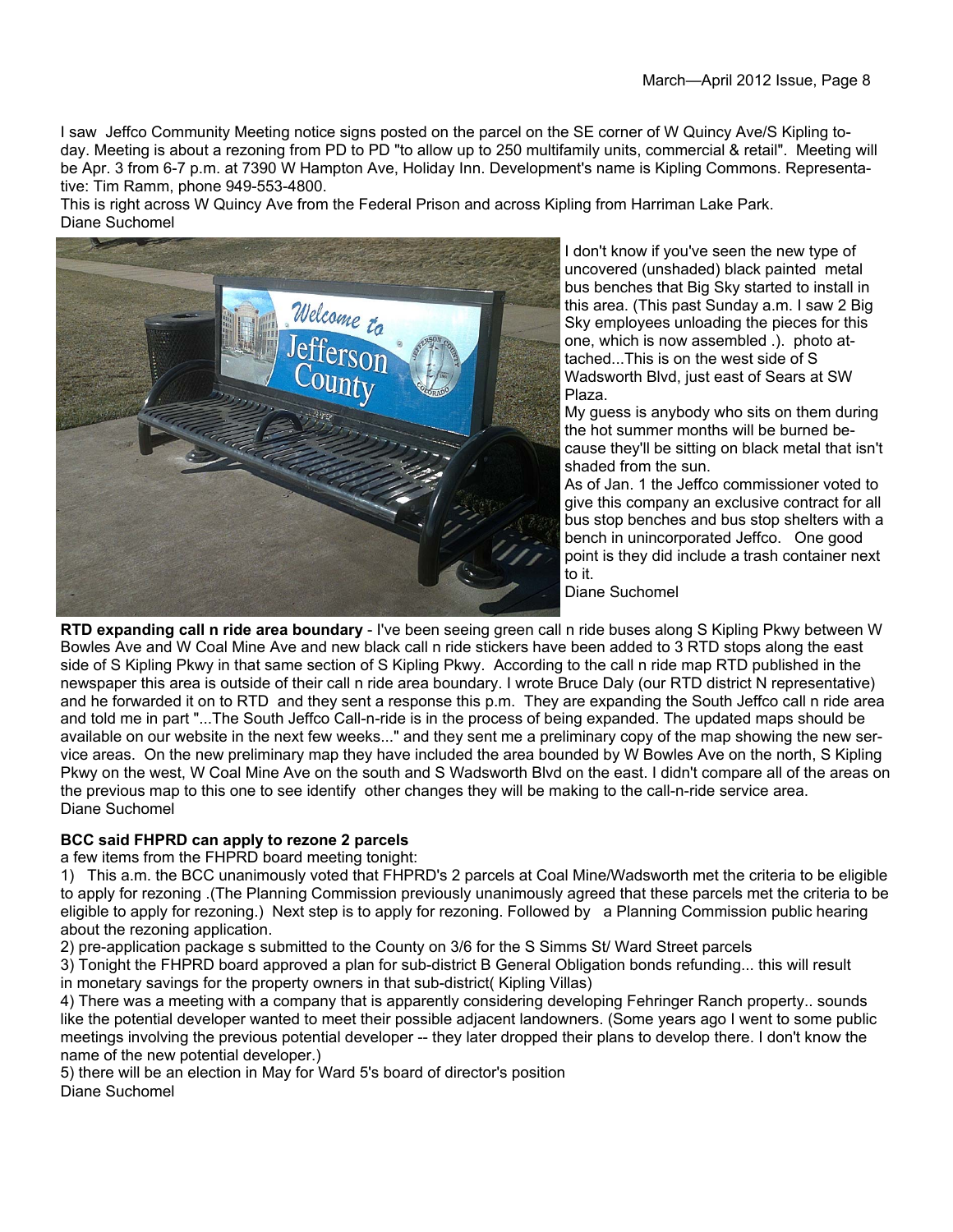**Waterton Canyon Reopens—Outdoor Enthusiasts Rejoice, Preparedness Prevails** By Sheriff Ted Mink— Any outdoor activity has inherent risks even for the most seasoned Coloradan. When you visit Open Space Parks you may encounter a variety of weather, terrain, wildlife, or unexpected conditions. These conditions may change during your visit. You can improve the quality of your experience by understanding these risks and taking precautions. Please consider the following as you plan your Spring-time excursions:

It is Unlawful to: be in possession or consumption of any beverage having an alcohol content greater than 3.2% in any public place; discharge or carry firearms, crossbows, fireworks or projectile weapons of any kind (fine \$300); build ground fires (fine \$300); feed, disturb, trap, or kill wildlife; collect, remove, destroy, or deface any natural or man made objects.

**On Your Marks, Get Set,...GO!** After a year and a half closure a gem of Jefferson County, Waterton Canyon, entices hiking enthusiasts with its 6.5 miles of terrain. To get there follow Wadsworth (Highway 121) south of C470 past Chatfield Reservoir to the Kassier Center, where you will find public parking.

**Play it Safe** Know the basics of first aid, including how to treat bleeding, bites, stings, fractures, strains, and sprains. Few hikes are so remote that help cannot be reached within a short time, but you would be wise to carry and know how to use simple supplies, such as over-the-counter pain relievers, bandages, and ointments. Pack a first-aid kit on each excursion.

Know the symptoms of both cold and heat-related conditions, including hypothermia and heat stroke. The best way to avoid these afflictions is to wear clothing appropriate to the weather conditions, drink lots of water, eat enough to keep the internal fire stoked, and keep a pace that is within your physical limits.

Know the symptoms of altitude sickness, especially if you are sharing the trip with a sea level dweller. If anyone in your party exhibits symptoms including headache, nausea, and fatigue head back down the trail to acclimate.

**Weather the Storm** Be prepared for the dynamics of Colorado weather; it changes in a heartbeat. The sun can be brutal so wear sunscreen. Afternoon and evening thunderstorms, while spectacular, harbor a host of potential hazards, including rain, hail, and lightning. Know how to protect yourself. And yes, snow may fall even in summer, so be on guard.

**Lions, Tigers, Bears, Oh My!** There are ways to deal with the more dangerous critters in the wild, like mountain lions, bears, and rattlesnakes. Just as in the concrete jungle there are useful self-defense tactics should you encounter one of these beasts. Examples of tactics can be viewed by clicking here. Also remember some parks like Waterton Canyon prohibit pets for the protection of big horn sheep.

**Hiking Couture** Whether short and easy or long and strenuous, you will enjoy your hike more if wearing good socks and hiking boots. Carry a comfortable pack loaded with ample water or sport drink, snacks, and extra clothing. Perhaps a safety whistle will complete your ensemble.

**Outdoor Ethics** A balance between recreational use and protection of wildlife habitat and other natural resources can be achieved with the use of sound outdoor ethics, and will preserve the qualities you find so attractive about Waterton Canyon, and other parks.

Always read and follow posted signs - Leave only footprints, pack out what you've brought in. Observe park hours: open one half hour before sunrise to one half hour after sunset - Stay the trail Never leave valuables in your parked car - Always tell someone your location and estimated return time

#### **Jeffco Public Schools news – March, 2012 by Beverly Craddock, Communications Services, Jeffco Schools**

**Community Conversations** Please join members of the Board of Education on Saturday, April 28 as they host community conversations across the county. This is the community's chance to weigh in on the future of our students and Jeffco Schools.

Here are the locations for the forums, held on April 28 from 9-10:30 a.m.

Bear Creek High School Dakota Ridge High School Evergreen Middle School Pomona High School Wheat Ridge High School

**Parenting work-shops** Parenting can be very rewarding but it can also be very challenging. Learn some helpful parenting tips at the Helping Kids Thrive Parent & Community Night coming in April. The event, which is sponsored by the Jefferson Center for Mental Health and Jeffco Schools, is free and child care is provided (potty-trained children only). The work-shops are offered in four different schools and runs from 5-7:45 p.m. Parents can register online at http://www.hktjcmh.org/ or call 303-432-5144 for more information.

Helping Kids Thrive Parent and Community Night dates and locations:

Arvada K-8 on Monday, April 9 5751 Balsam St., Arvada, CO 80002

O'Connell Middle School on Thursday, April 12 1275 S. Teller St., Lakewood, CO 80433

Sheriff Ted Mink